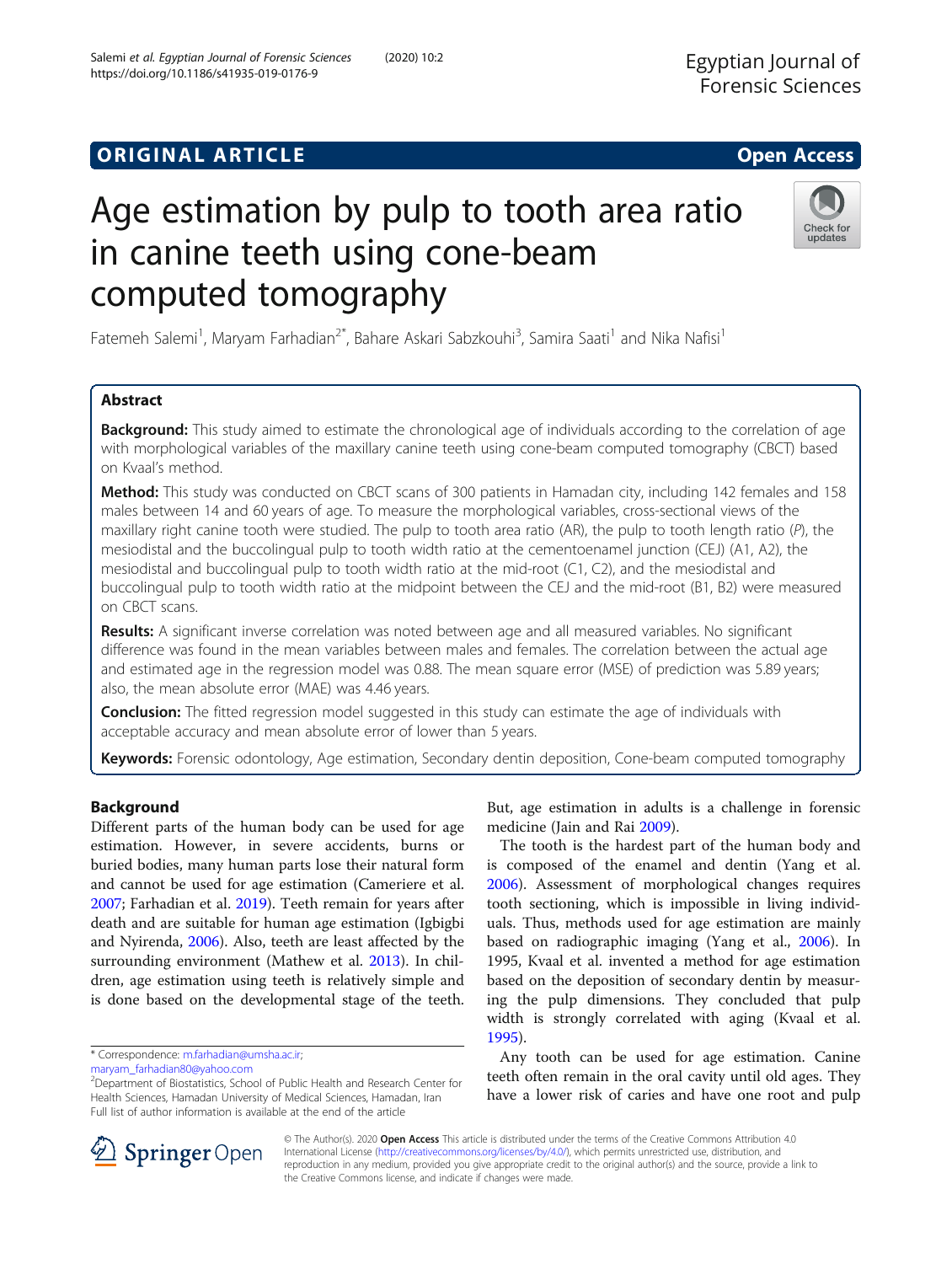chamber. Thus, they are suitable for age estimation (Cameriere et al. [2007](#page-7-0)).

Both panoramic and periapical radiography can be used for measurement of pulp to tooth ratio. The shortcomings of these modalities include two-dimensional (2D) nature of images, image magnification, and image distortion (Paewinsky et al. [2005\)](#page-7-0). Moreover, digital radiography allows only linear measurements of the mesiodistal width of the tooth and pulp (Paewinsky et al. [2005](#page-7-0)).

At present, three-dimensional (3D) computed tomography (CT) and cone-beam computed tomography (CBCT) scans provide valuable 3D information about teeth and allow more accurate measurement of tooth and pulp dimensions compared with 2D radiography (Maret et al. [2011\)](#page-7-0). CT is the most ideal and accurate method of measurement of pulp to tooth ratio (Yang et al. [2006\)](#page-7-0).

CBCT as a new imaging modality is more commonly used in forensic odontology than the conventional CT due to higher resolution and lower radiation exposure. In addition, CBCT enables measuring the dimensions of the tooth and pulp in both mesiodistal and buccolingual dimensions. Also, it enables determining the exact volume of the teeth and pulp, which is not possible by 2D radiography (Maret et al. [2011;](#page-7-0) Salemi et al. [2018](#page-7-0)). Considering the lower patient radiation dose and higher image resolution of CBCT compared with CT, recent studies on age estimation have mainly used CBCT images for this purpose (Maret et al. [2011\)](#page-7-0). Considering the small number of studies on the application of CBCT for age estimation, we aimed to estimate age according to CBCT images of canine teeth by calculating the pulp to tooth ratio.

#### Materials and methods

In this study, CBCT scans of patients were retrieved from the archives of two private clinics. CBCT scans had been requested for implant therapy or other medical conditions not related to this study.

The study was approved by the Ethics Committee of Hamadan University of Medical Sciences (IR.UM-SHA.REC .9209103130). CBCT scans of 300 patients (142 females and 158 males) with a mean age of 36  $\pm$ 12.56 years were used in this study. The CBCT scans had been taken with Cranex 3D CBCT system (Soredex, Helsinki, Finland) with the exposure settings of 90 kVp, 8 mA, and 6.12 s time and had been saved in On-Demand software (Cybermed, Seoul, Korea). The inclusion criteria were patient age between 14 and 60 years, fully erupted maxillary canine teeth, completely formed root of maxillary canine teeth and absence of root filling, extensive restorations, developmental defects, or anomalies in maxillary canine teeth.

To control for the confounders, patients with a history of systemic diseases were excluded. Only the maxillary right canine tooth was evaluated. The CBCT scans with low resolution were excluded as well.

To measure the pulp to tooth ratio, cross-sectional images of the teeth were reconstructed with 1 mm slice thickness and 1 mm interval. The section passing right through the center of the canine tooth was chosen. For measurement of the tooth and pulp surface areas, the area measurement tool of On-Demand software was used. Twenty points on the tooth periphery and 10 points on the pulp borders were identified and connected to calculate the pulp and tooth surface areas in square millimeters (mm<sup>2</sup>). Tooth length, pulp length, and buccolingual width of tooth and pulp at three levels were measured by the length measurement tool of On-Demand software on cross-sectional slices. Moreover, the mesiodistal width of tooth and pulp at three levels was measured on reconstructed panoramic images using the software. The ratio of measurements was abbreviated as follows:

AR, tooth to pulp area ratio (Fig. [1](#page-2-0))

P, tooth to pulp length ratio (Fig. [2\)](#page-2-0)

A1, buccolingual root to pulp width ratio at the cementoenamel junction (CEJ)

A2, mesiodistal tooth to pulp width ratio at the CEJ

C1, buccolingual root to pulp width ratio at the midroot

C2, mesiodistal root to pulp width ratio at the midroot (Figs. [3](#page-3-0) and [4\)](#page-3-0)

B1, mesiodistal pulp to tooth width ratio at the middle of A and C

B2, buccolingual pulp to tooth width ratio at the middle of A and C

Two oral and maxillofacial radiologists with 8 years of clinical experience performed the measurements. Each observer made each measurement twice with a 2-week interval. Age and gender of patients were collected from their medical files. The intra-class correlation coefficient was calculated to assess the inter-observer (reproducibility that was determined using the data of the two independent examiners) and intra-observer (repeatability that was evaluated by asking both examiners to assess 50% of the CBCT images at two separate sessions) agreements.

Data were analyzed using SPSS version 19. To analyze the data by the regression model, the data set was randomly divided into training (70% of the data) and test (30% of the data) groups. For calculation of prediction indices, the regression model was applied to the training set to fit the parameters of regression model, and then the test set was used to calculate the evaluation measures. For age estimation using the measured variables, the multiple linear regression model was used. To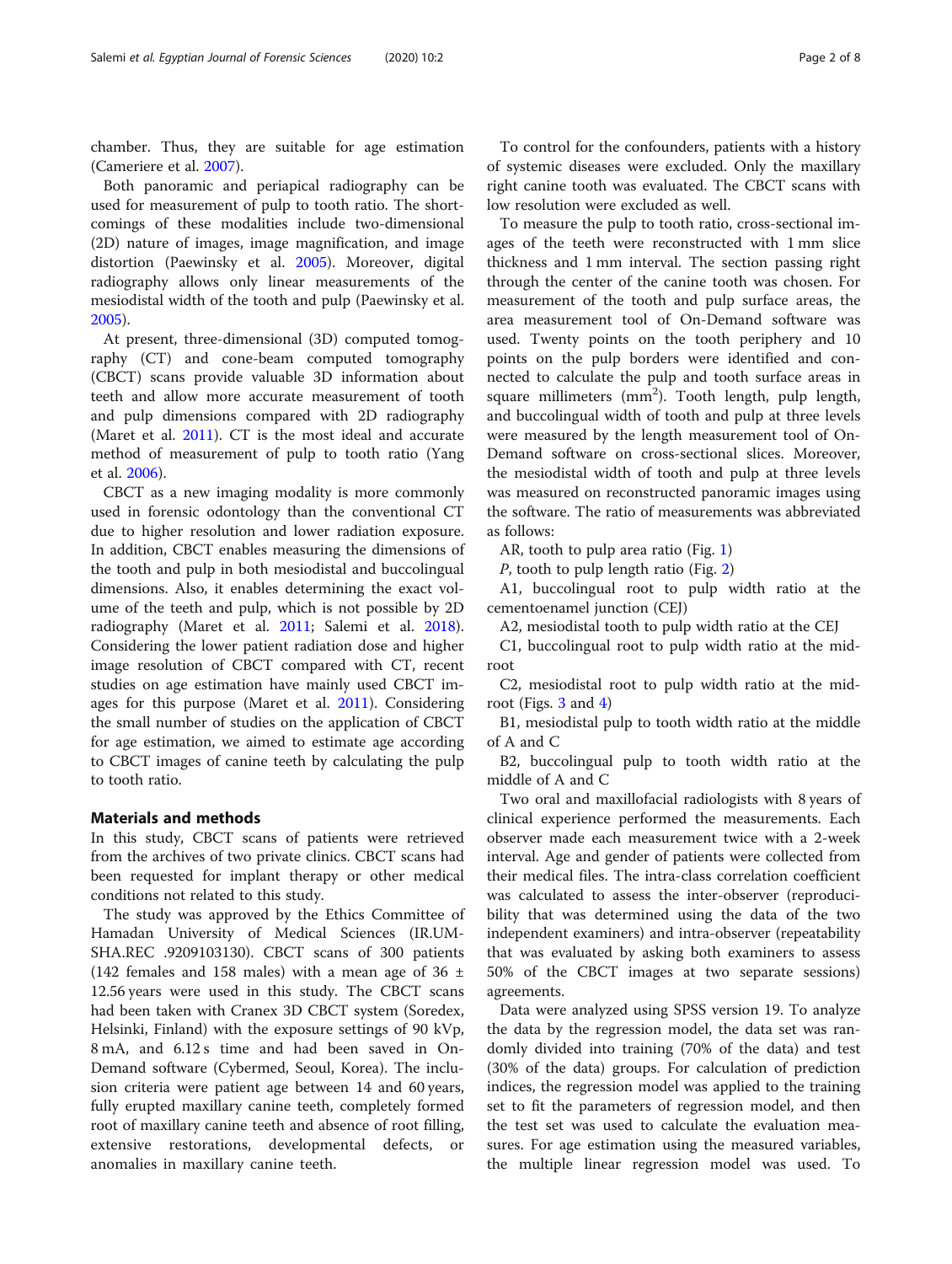<span id="page-2-0"></span>

calculate the correlation of actual and estimated age, Pearson's correlation coefficient was used. The intraclass correlation coefficient was calculated to assess the inter- and the intra-observer agreements.

### Results

The intra- and inter-observer agreements were found to be very high. Also, both observers had high reliability (intraclass correlation coefficient  $= 0.94$ ).

Of 300 individuals, 142 were females and 158 were males. The mean age of participants was 36 years. Table [1](#page-4-0) shows the Pearson's correlation coefficient for the correlation between age and the measured variables. As shown, the correlation coefficient for the correlation of

age and the measured variables was negative. This indicates that by an increase in age, the magnitude of these variables decreased. The strongest inverse correlation was noted between age and AR while the weakest inverse correlation was noted between age and P.

The  $t$  test was used to compare the mean variables between males and females. Table [2](#page-4-0) presents the results. As shown in Table [2](#page-4-0), no significant difference was found between males and females regarding the measured variables ( $P > 0.05$ ). Since the values of all variables were the same in males and females, and also the correlation pattern between these variables and age was the same in males and females, the multiple linear regression was used for age estimation according to the measured variables.

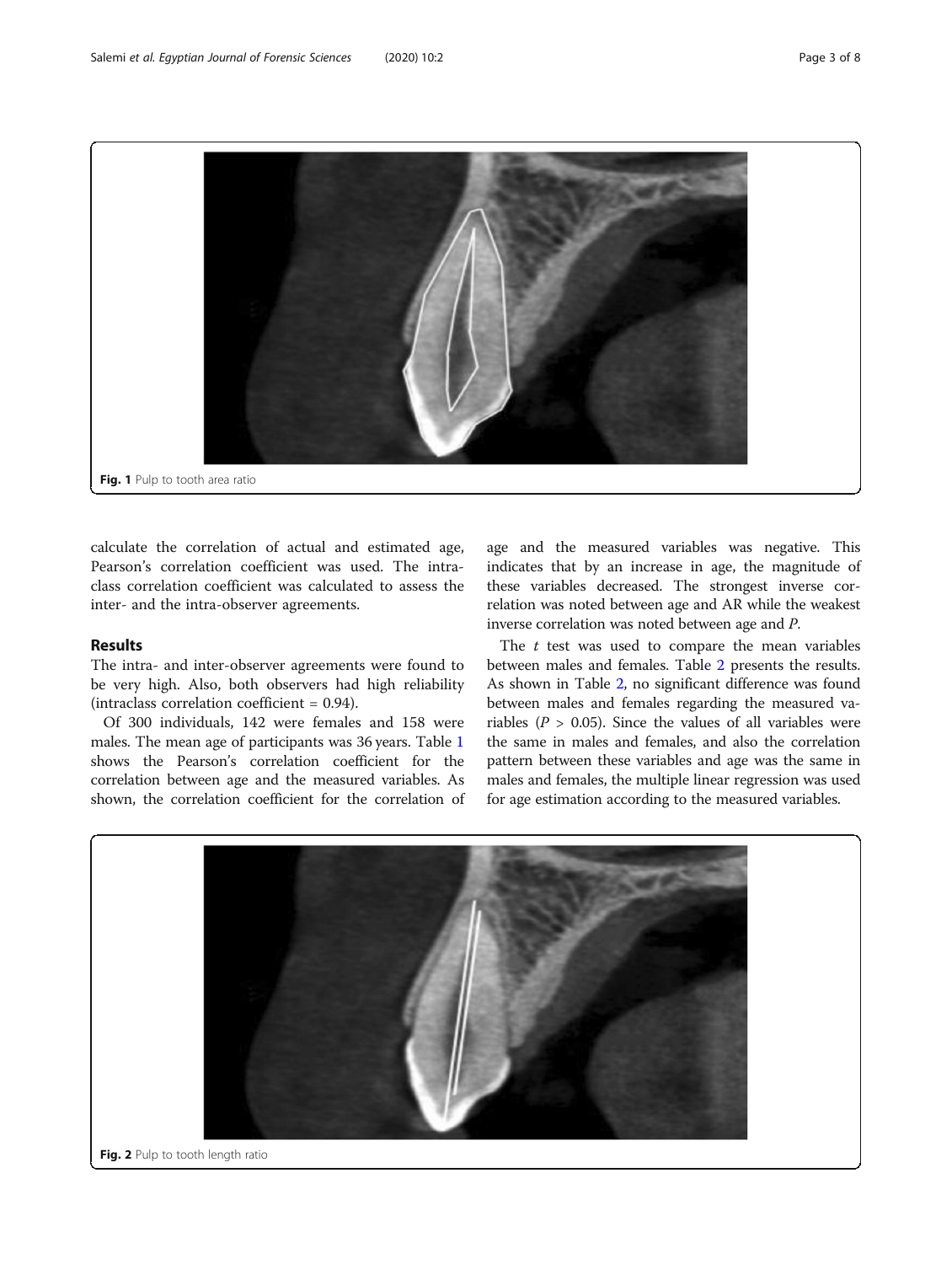<span id="page-3-0"></span>

To find an ideal regression model for age estimation, two methods were used. First, all the respective variables were entered into the regression model. Next, the respective variables were entered into the regression model using the forward selection method. Table [3](#page-5-0) shows the results of fitness of the regression model with all variables and also with the use of the forward method for all data as well as indices for the prediction performance of the model.

The indices to assess the performance of the regression model in this study were the correlation coefficient between the actual age and estimated age, the coefficient of determination indicating that what percentage of the change in age (dependent variable) is determined by the independent variables, morphological variables of maxillary canine tooth, the mean square of errors (MSE), and the mean absolute error (MAE), defined as follows:

MSE = *Mean* square error = 
$$
\sqrt{\frac{\sum (Age-Predicted age)^2}{n}}
$$
  
MAE = *Mean* absolute error =  $\frac{\sum |Age-Predicted age|}{n}$ 

As shown in Table [3](#page-5-0), the fitted regression model using the forward method had a better performance in age

estimation. Thus, the following regression model was chosen as the best-fitted model for age estimation:

Age = 57.88–380.90AR + 72.68A2 − 60.17B1 + 33.15P + 30.69A1

Based on the results, only P, B1, A1, A2, and AR were significantly correlated with age. In the selected model, indices for assessment of the fitted regression model based on the test data indicated that the fitted regression model was suitable. The correlation between the actual age and estimated age in the regression model was significant (0.88). The root of the MSE was 5.89 years, the MAE was 4.46 years, and the coefficient of determination (R2) was 0.77.

Paired  $t$  test was used to compare the actual and estimated age by the forward regression model with significant variables ( $n = 300$ ). As shown in Table [4,](#page-5-0) the difference between the actual and estimated mean age for 30–40-year-olds was not significant ( $P > 0.05$ ) while this difference was significant for other age groups  $(P < 0.05)$ . For an individual younger than 40 years of age, the predicted age was higher than the actual age (overestimation). But for the age group above 40 years of age, the predicted age was lower than the actual age (underestimation).

#### **Discussion**

Maxillary canine teeth were used in this study because they are single-rooted and have a single canal as well as

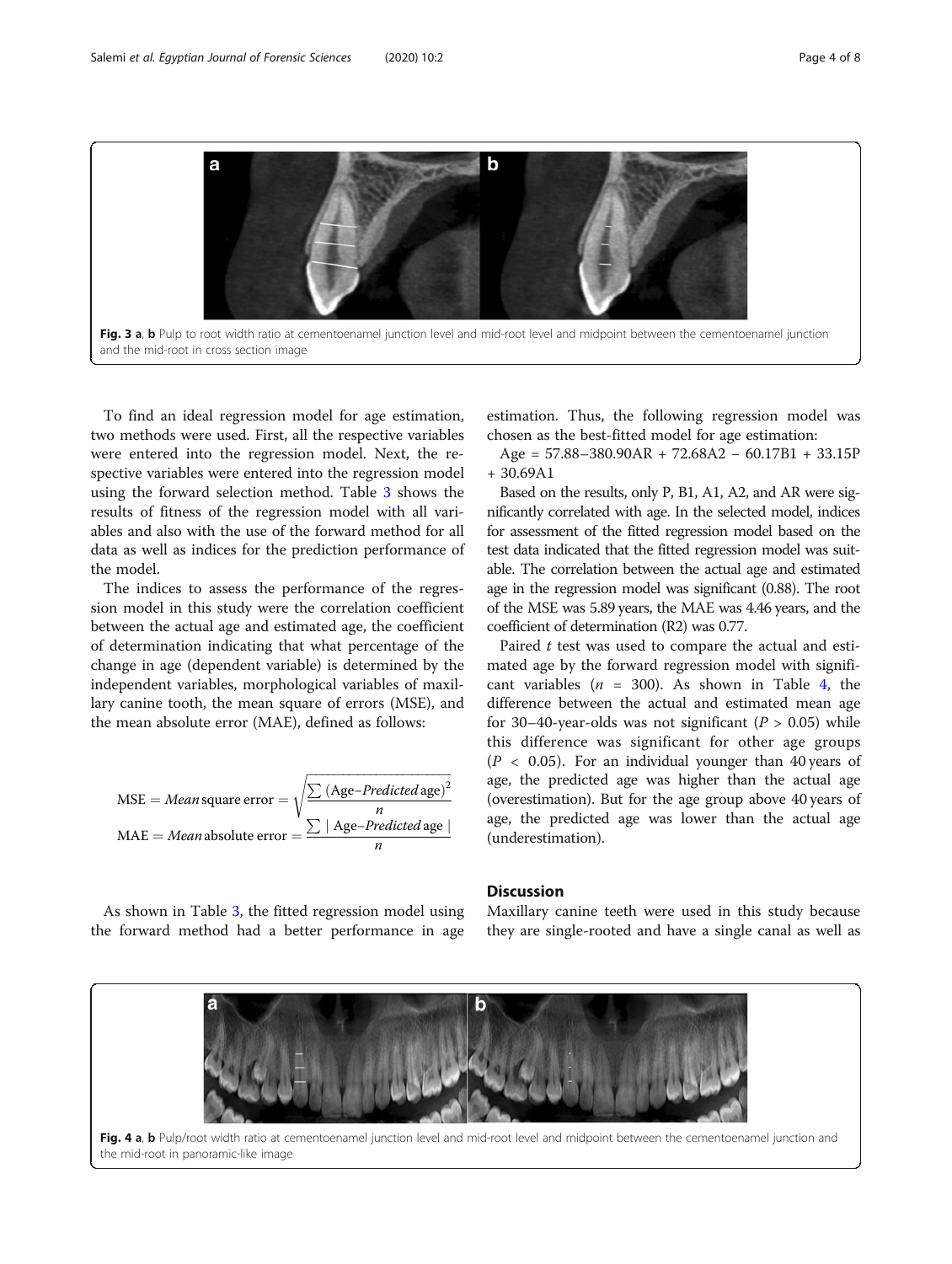<span id="page-4-0"></span>Table 1 Pearson's correlation coefficient between age and the measured variables

| Variable                                         | B <sub>2</sub> | B <sub>1</sub> | C <sub>2</sub> | Ci       | A <sub>2</sub> | A <sub>1</sub> |          | AR       |
|--------------------------------------------------|----------------|----------------|----------------|----------|----------------|----------------|----------|----------|
| Correlation coefficient ( $n = 300$ )            | $-0.579$       | $-0.428$       | $-0.246$       | $-0.401$ | $-0.600$       | $-0.406$       | $-0.160$ | $-0.779$ |
| $P$ value                                        | 0.000          | 0.000          | 0.000          | 0.000    | 0.000          | 0.000          | 0.000    | 0.000    |
| Correlation coefficient for female ( $n = 142$ ) | $-0.612$       | $-0.429$       | $-0.225$       | $-0.390$ | $-0.582$       | $-0.430$       | $-0.140$ | $-0.794$ |
| $P$ value                                        | 0.000          | 0.000          | 0.000          | 0.000    | 0.000          | 0.000          | 0.000    | 0.000    |
| Correlation coefficient for male ( $n = 142$ )   | $-0.576$       | $-0.434$       | $-0.266$       | $-0.415$ | $-0.614$       | $-0.380$       | $-0.179$ | $-0.767$ |
| $P$ value                                        | 0.000          | 0.000          | 0.000          | 0.000    | 0.000          | 0.000          | 0.000    | 0.000    |

a well-defined pulp chamber. Moreover, most individuals retain their maxillary canines until old ages and these teeth are less worn over time. Indira et al. [\(2015\)](#page-7-0) chose the maxillary left central incisors in their study. Cameriere et al. ([2012](#page-7-0)) chose the mandibular premolars. Afify et al. evaluated mandibular canines and premolars (Afify et al., [2014\)](#page-7-0).

The Kvaal's method is the gold standard of age estimation using pulp to tooth ratio, which was used as the basis in our study. This method has been used in other studies as well (Kvaal et al. [1995](#page-7-0); Cameriere et al. [2007](#page-7-0); Babshet et al. [2010](#page-7-0)). Assessment of the pulp to tooth area ratio, in particular, is an indirect indicator of secondary dentin deposition. In the current study, the Pearson's correlation coefficient indicated an inverse correlation between age and all morphological variables. This finding indicated that the mean of different variables decreased by aging. These results were in agreement with those of Cameriere et al. ([2007\)](#page-7-0). Kvaal et al. ([1995](#page-7-0)) also showed that the correlation coefficient for the correlation between age and most of the measured ratios was negative. Jeon et al. ([2015\)](#page-7-0) reported that the ratio of height from the pulp chamber floor to the furcation area to the crown length was the only variable that had a positive correlation with age. These results indicate that the deposition of secondary dentin is a continuous, age-dependent phenomenon. By an increase in

age and deposition of secondary dentin, the size of the pulp chamber decreases.

In the current study, the strongest negative correlation was noted between age and AR while the weakest negative correlation was noted between age and P. Juneja et al. ([2014\)](#page-7-0) reported that AR had the strongest negative correlation with age. Moreover, horizontal ratios compared with longitudinal ratios had a stronger correlation with age and it can be stated that they are more accurate indices for age estimation. These results were in line with those of Kvaal et al., Indira et al., Bosmans et al., and Cameriere et al. (Kvaal et al., [1995;](#page-7-0) Indira et al., [2015](#page-7-0); Bosmans et al., [2005](#page-7-0); Cameriere et al., [2009](#page-7-0)). It seems that longitudinal ratios cannot serve as acceptable indices for age estimation due to the confounding effect of factors such as attrition, type of occlusion, or behavioral habits. Cameriere et al. reported that the pulp to tooth AR in mandibular premolars was a suitable variable for age estimation with acceptable accuracy, and this ratio decreased with aging, which was in line with the current findings (Cameriere et al. [2012\)](#page-7-0).

In our study, no significant difference was noted between males and females in the mean variables. Saxena found no significant difference in morphological variables between males and females (Saxena [2011](#page-7-0)). Cameriere et al., Babshet et al., Afify et al., and Mathew et al. found no significant difference between males and

Table 2 Comparison of the mean variables in males and females using t test

|                |      | Total ( $n = 300$ ) |                   |      | Female $(n = 142)$ |                   |            | Male ( $n = 158$ ) |                   |           |
|----------------|------|---------------------|-------------------|------|--------------------|-------------------|------------|--------------------|-------------------|-----------|
| Variable       | Min. | Max                 | $SD \pm mean$     | Min. | Max                | $SD \pm mean$     | <b>Min</b> | Max                | $SD \pm mean$     | $P$ value |
| Age            | 14   | 60                  | $36.00 \pm 12.56$ | 14   | 60                 | $35.06 \pm 12.75$ | 14         | 60                 | $36.83 \pm 12.37$ | 0.226     |
| AR             | 0.08 | 0.25                | $0.162 \pm 0.035$ | 0.08 | 0.25               | $0.164 \pm 0.034$ | 0.09       | 0.25               | $0.161 \pm 0.036$ | 0.387     |
| P              | 0.56 | 0.88                | $0.773 + 0.055$   | 0.56 | 0.86               | $0.773 \pm 0.055$ | 0.57       | 0.88               | $0.773 \pm 0.056$ | 0.937     |
| A <sub>1</sub> | 0.08 | 0.31                | $0.197 \pm 0.044$ | 0.11 | 0.31               | $0.199 \pm 0.044$ | 0.08       | 0.31               | $0.194 \pm 0.045$ | 0.256     |
| A2             | 0.14 | 0.40                | $0.046 \pm 0.274$ | 0.15 | 0.40               | $0.046 \pm 0.274$ | 0.14       | 0.39               | $0.046 \pm 0.274$ | 0.342     |
| C1             | 0.06 | 0.30                | $0.045 \pm 0.168$ | 0.06 | 0.28               | $0.044 \pm 0.167$ | 0.08       | 0.30               | $0.045 \pm 0.168$ | 0.768     |
| C <sub>2</sub> | 0.08 | 0.41                | $0.050 \pm 0.156$ | 0.10 | 0.41               | $0.055 \pm 0.158$ | 0.08       | 0.38               | $0.046 \pm 0.154$ | 0.489     |
| B <sub>1</sub> | 0.05 | 0.32                | $0.045 \pm 0.195$ | 0.07 | 0.32               | $0.043 \pm 0.194$ | 0.05       | 0.30               | $0.047 \pm 0.196$ | 0.604     |
| B <sub>2</sub> | 0.10 | 0.41                | $0.057 \pm 0.247$ | 0.10 | 0.40               | $0.050 \pm 0.246$ | 0.10       | 0.41               | $0.063 \pm 0.247$ | 0.902     |
|                |      |                     |                   |      |                    |                   |            |                    |                   |           |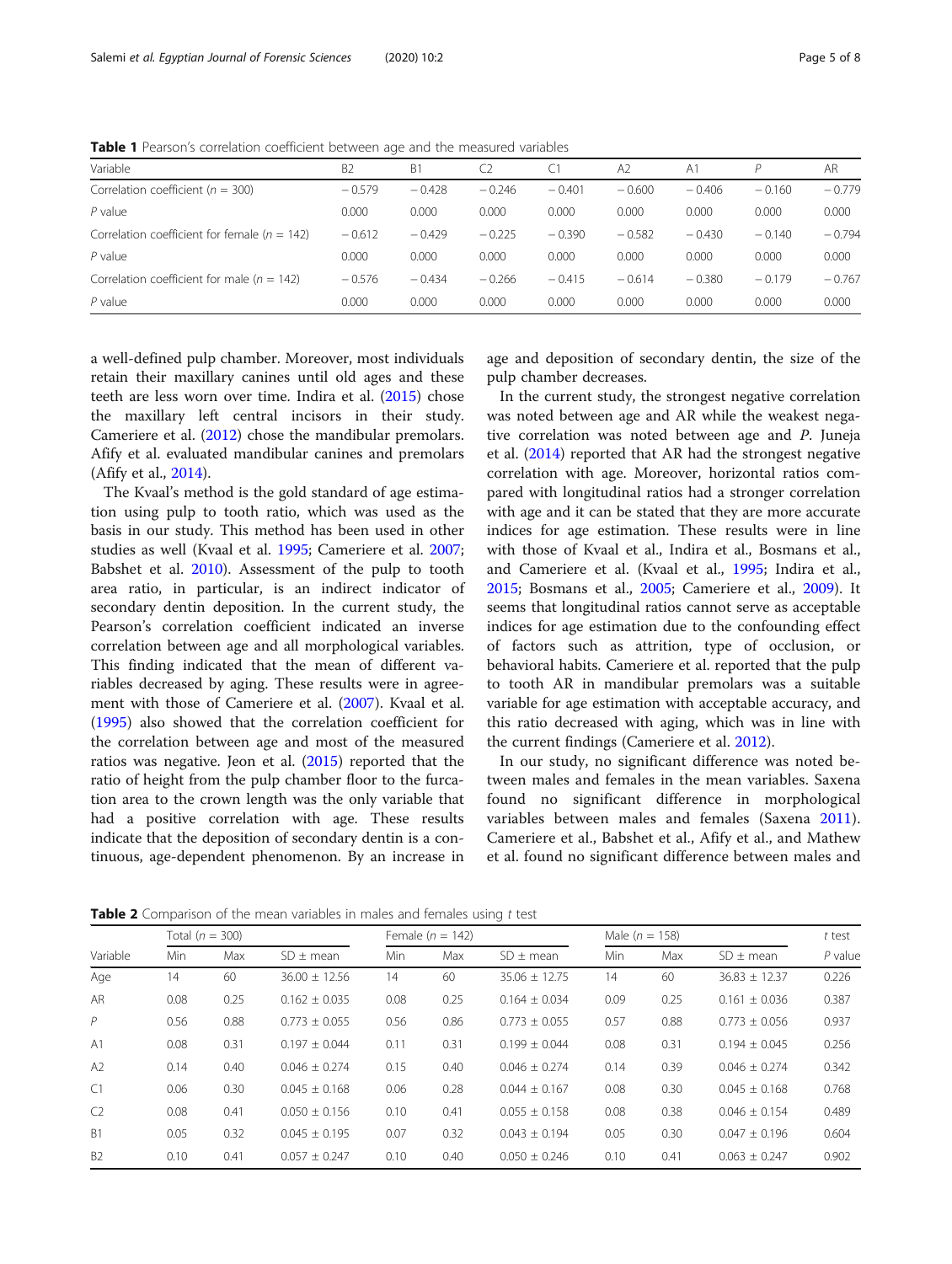#### <span id="page-5-0"></span>Table 3 Results of regression model for all data

|                                                          | Variable       | Unstandardized coefficients |           | $\mathcal{P}$ | Model evaluation criteria |                |      |             |
|----------------------------------------------------------|----------------|-----------------------------|-----------|---------------|---------------------------|----------------|------|-------------|
|                                                          |                | B                           | <b>SE</b> | value         | $R_{\rm}$                 | $\mathbb{R}^2$ | MAE  | <b>RMSE</b> |
| Regression with all variable ( $n = 300$ )               | Constant       | 60.31                       | 6.73      | 0.000         | 0.81                      | 0.66           | 5.20 | 7.37        |
|                                                          | AR             | $-311.75$                   | 23.79     | 0.000         |                           |                |      |             |
|                                                          | P              | 30.49                       | 9.52      | 0.002         |                           |                |      |             |
|                                                          | A1             | 25.14                       | 15.87     | 0.114         |                           |                |      |             |
|                                                          | A2             | 53.70                       | 19.23     | 0.006         |                           |                |      |             |
|                                                          | C1             | $-11.26$                    | 15.49     | 0.468         |                           |                |      |             |
|                                                          | C <sub>2</sub> | 4.79                        | 11.07     | 0.665         |                           |                |      |             |
|                                                          | B1             | $-45.26$                    | 15.97     | 0.005         |                           |                |      |             |
|                                                          | B <sub>2</sub> | $-28.50$                    | 11.49     | 0.017         |                           |                |      |             |
| Regression with forward variable selection ( $n = 300$ ) | Constant       | 57.88                       | 5.19      | 0.000         | 0.88                      | 0.77           | 4.46 | 5.89        |
|                                                          | AR             | $-380.90$                   | 19.21     | 0.000         |                           |                |      |             |
|                                                          | A2             | 72.68                       | 15.04     | 0.000         |                           |                |      |             |
|                                                          | B <sub>1</sub> | $-60.17$                    | 11.04     | 0.000         |                           |                |      |             |
|                                                          | $\overline{P}$ | 33.15                       | 7.54      | 0.000         |                           |                |      |             |
|                                                          | A1             | 30.69                       | 11.83     | 0.000         |                           |                |      |             |

females either (Cameriere et al. [2012](#page-7-0); Babshet et al. [2010;](#page-7-0) Afify et al. [2014](#page-7-0); Mathew et al., [2013\)](#page-7-0). Their findings were in agreement with ours. Yayun et al. found a significant difference between males and females in a Chinese population and reported that in males, the canal/root diameter ratio had a greater correlation with the estimated age compared with females (Wu et al., [2016\)](#page-7-0). Zaher et al. found a significant difference between males and females as well (Zaher et al. [2011](#page-7-0)). Angles et al. showed a moderate correlation between the pulp to tooth volume ratio and estimated age in females while this correlation was weak in males; however, this difference did not reach statistical significance (De Angelis et al., [2015](#page-7-0)). Star et al. showed that the correlation between pulp to tooth volume ratio and age in females was stronger than that in males, but it was not significant (Star et al. [2011](#page-7-0)). Thus, there would be no reason to justify using gender along with ratio and type of tooth for age estimation. Data analysis by Azrak et al. revealed that using the obtained models, age

estimation in females was slightly more accurate than in males (Azrak et al. [2007](#page-7-0)). Kvaal et al. reported that gender was a predictive factor only for the mandibular lateral incisors, and since this value was negative, they concluded that pulpal changes in males occur faster than in females (Kvaal et al. [1995](#page-7-0)). According to the aforementioned studies, taking into account the race and type of tooth, gender may be an influential factor in age estimation.

In the current study, the regression model obtained by using the forward method showed that only  $P$ , B1, A1, A2, and AR had a significant correlation with age. In a study by Saxena, of all the measured variables, only AR and C had significant correlations with age (Saxena [2011](#page-7-0)). In the study by Cameriere et al., a significant correlation was noted between AR of mandibular premolars and age, and this ratio was considered as a valuable variable for age estimation with acceptable accuracy (Cameriere et al. [2012\)](#page-7-0). Juneja et al. evaluated the maxillary canine teeth and showed that AR and B parameters

| Age             | N  | Observed age     | Predicted age    | Difference (predict-observed) |       |
|-----------------|----|------------------|------------------|-------------------------------|-------|
| group<br>(year) |    | Mean $\pm$ SD    | Mean $\pm$ SD    | Mean $\pm$ SD                 | value |
| Under 20        | 37 | $17.14 \pm 1.68$ | $20.58 \pm 6.57$ | $3.45 \pm 6.48$               | 0.003 |
| $20 - 30$       | 76 | $25.32 + 2.73$   | $27.47 \pm 5.71$ | $2.15 + 4.97$                 | 0.00C |
| $30 - 40$       | 70 | $35.26 + 2.74$   | $35.65 \pm 5.42$ | $0.29 + 5.62$                 | 0.569 |
| $40 - 50$       | 70 | $45.82 + 3.05$   | $44.62 \pm 3.87$ | $-1.21 \pm 4.58$              | 0.033 |
| $50 - 60$       | 47 | $54.21 + 2.71$   | $48.75 + 4.95$   | $-5.47 \pm 5.21$              | 0.00C |
|                 |    |                  |                  |                               |       |

**Table 4** Comparison of the actual and estimated age by the regression model including significant variables ( $n = 300$ )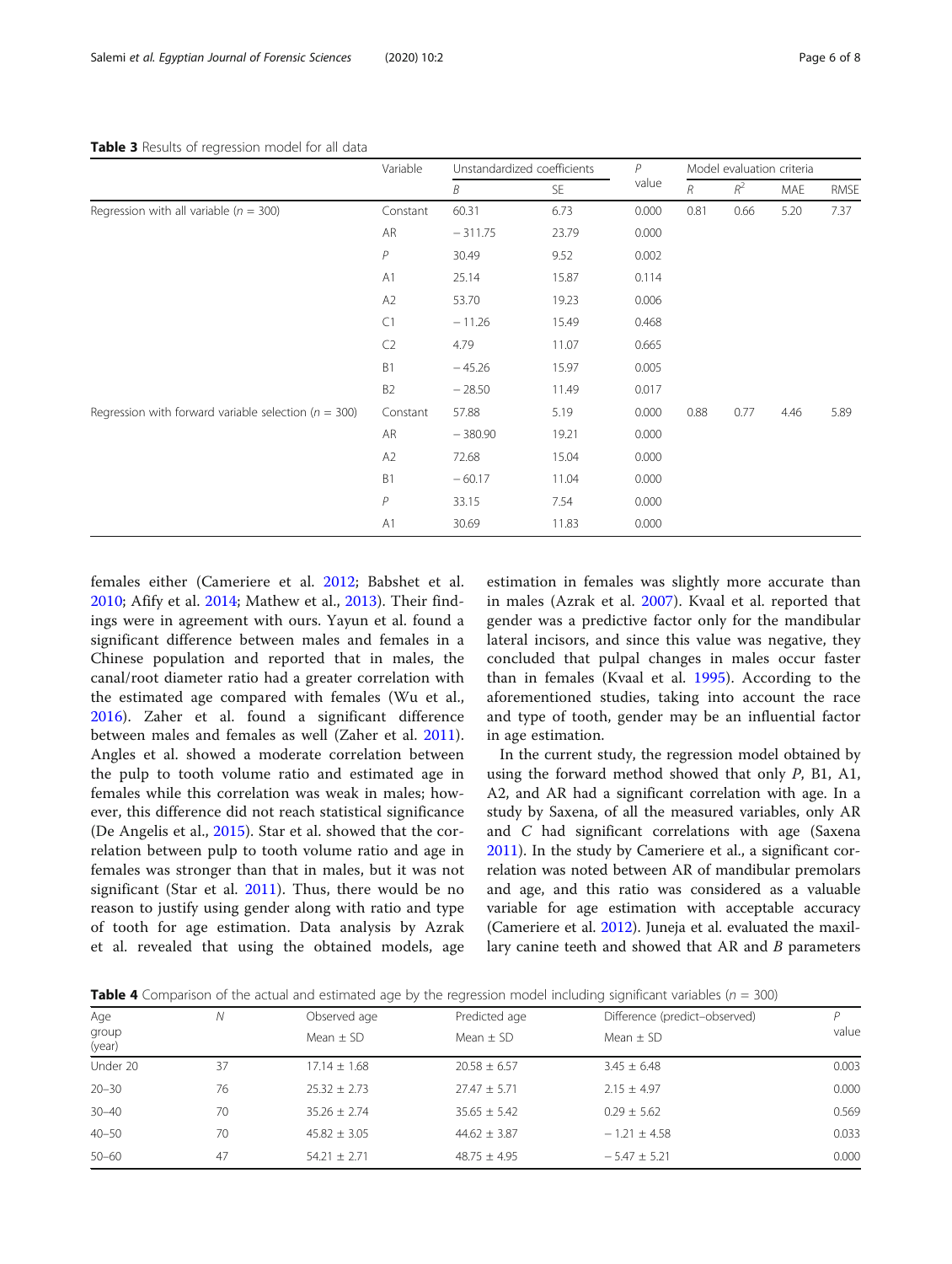were more influential and were used in the regression model (Juneja et al., [2014\)](#page-7-0).

Landa et al. reported the highest correlation for B ratio in the first premolars of both males and females (Landa et al. [2009\)](#page-7-0). All the abovementioned findings are in agreement with our results. However, we did further evaluations and measured the pulp width at three levels of A, B, and C from both the buccolingual and mesiodistal directions, which has not been performed in any previous study. Thus, our study enabled further assessment of changes in pulp chamber dimensions that occur by aging. All variables measured in buccolingual direction (A2, B2, and C2) and one of the variables measured in mesiodistal dimension (B1) showed a significant association with age. This indicates that secondary dentin deposition does not occur uniformly on all the pulp cavity walls and may even vary depending on the type of tooth. Jeon et al., in 2015, evaluated the longitudinal ratios in mandibular first molars and concluded that the pulp chamber/crown height ratio had a greater correlation with the estimated age (Jeon et al. [2015\)](#page-7-0). Mathew et al., in their study in 2016, showed that the ratio of pulp chamber to root height in the mandibular first molars had a stronger negative correlation with age (Mathew et al., [2013](#page-7-0)).

In our study, the regression model included significant variables namely the root of the MSE of prediction of 5.89 years and the MAE of 4.46 years. Cameriere et al. reported the MAE to be 4.34 to 6.02 years (Cameriere et al., [2012](#page-7-0)). They indicated that the pulp to tooth ratio was a beneficial variable for age estimation with acceptable accuracy. Jagannathan et al. in India reported the MAE of 8.54 years, which was significantly lower than the error in the Belgian formula (Jagannathan et al. [2011](#page-7-0)). The MAE of the model in the study by Jeon et al. was found to be 6.07–6.58 years. This value was 6.96 years in the study by Mathew et al. (Jeon et al. [2015](#page-7-0); Mathew et al. [2013](#page-7-0)). The standard error of estimate was 3.0186 years in the study by Juneja et al., 0.6 years in the study by Saxena, 5.35 years in the study by Cameriere et al., 2.28–3.05 years in the study by Yang et al., 1.2– 5.08 years in the study by Zaher et al., and 4.10–5.66 years in the study by Afify et al. (Juneja et al., [2014](#page-7-0); Saxena [2011;](#page-7-0) Cameriere et al. [2012](#page-7-0); Yang et al., [2006](#page-7-0); Zaher et al. [2011;](#page-7-0) Afify et al. [2014\)](#page-7-0). These values indicate that population-specific formula should be employed for age estimation in different communities. Also, the obtained regression equation may vary depending on the geographical location, race, type of tooth, and the significant variables. Babshet et al. indicated that the Italian formula was not suitable for the Indian population (Babshet et al. [2010](#page-7-0)).

In our study, except for the age group of 30 to 40 years, a significant difference existed between the actual

age and predicted age in other age groups. In the age groups of younger than 20 years, 20 to 30 years and 30 to 40 years, the mean estimated values were higher than the actual values. In fact, estimations made by the regression model for different age groups were averagely higher than the actual age. For the age groups of 40 to 50 years and 50 to 60 years, the mean of predicted values was lower than the actual values. The regression model suggested by Babshet et al. overestimated the values for adolescents and underestimated the values for the elderly (Babshet et al. [2010](#page-7-0)). It should be mentioned that although the difference between the actual and estimated age in many age groups was statistically significant, this difference in the worst situation was 5 years for the oldest age group. This finding was in line with that of studies by Cameriere et al., Bosmans et al., and Saxena et al. In the study by Juneja et al., no significant difference was found between the actual and estimated age, which was in line with the results of Singaraju et al. and Mathew et al., which was the same for the three age groups (Singaraju and Sharada, [2009;](#page-7-0) Mathew et al. [2013](#page-7-0)).

Most studies using CBCT for age estimation measured the pulp volume. However, the CBCT software we used did not allow for volumetric measurement; thus, we only measured the pulp surface area and the buccolingual and mesiodistal dimensions of the pulp.

Last but not least, it should be mentioned that age estimation by measurement of dental pulp dimensions has some limitations. This method cannot be used for multirooted teeth because accurate measurements in such teeth are very difficult. On the other hand, it should be noted that the results of a study on a specific population cannot be generalized to other communities. Therefore, similar studies should be performed on a larger sample size to assess the effect of influential factors other than age and gender.

#### Conclusion

According to the results of this study, it may be concluded that a linear correlation exists between the pulp to tooth area ratio and pulp to tooth width ratio at the CEJ, the mid-root and midpoint between the CEJ, and the mid-root in the maxillary right canine with chronological age in our study population. Using the regression model obtained in this study, age can be estimated with a mean error of lower than 5 years. Although the fitted regression model in this study can estimate the age of individuals with an acceptable error and the MAE of less than 5 years, it is necessary to employ more accurate prediction methods than the conventional regression models for more accurate age estimation.